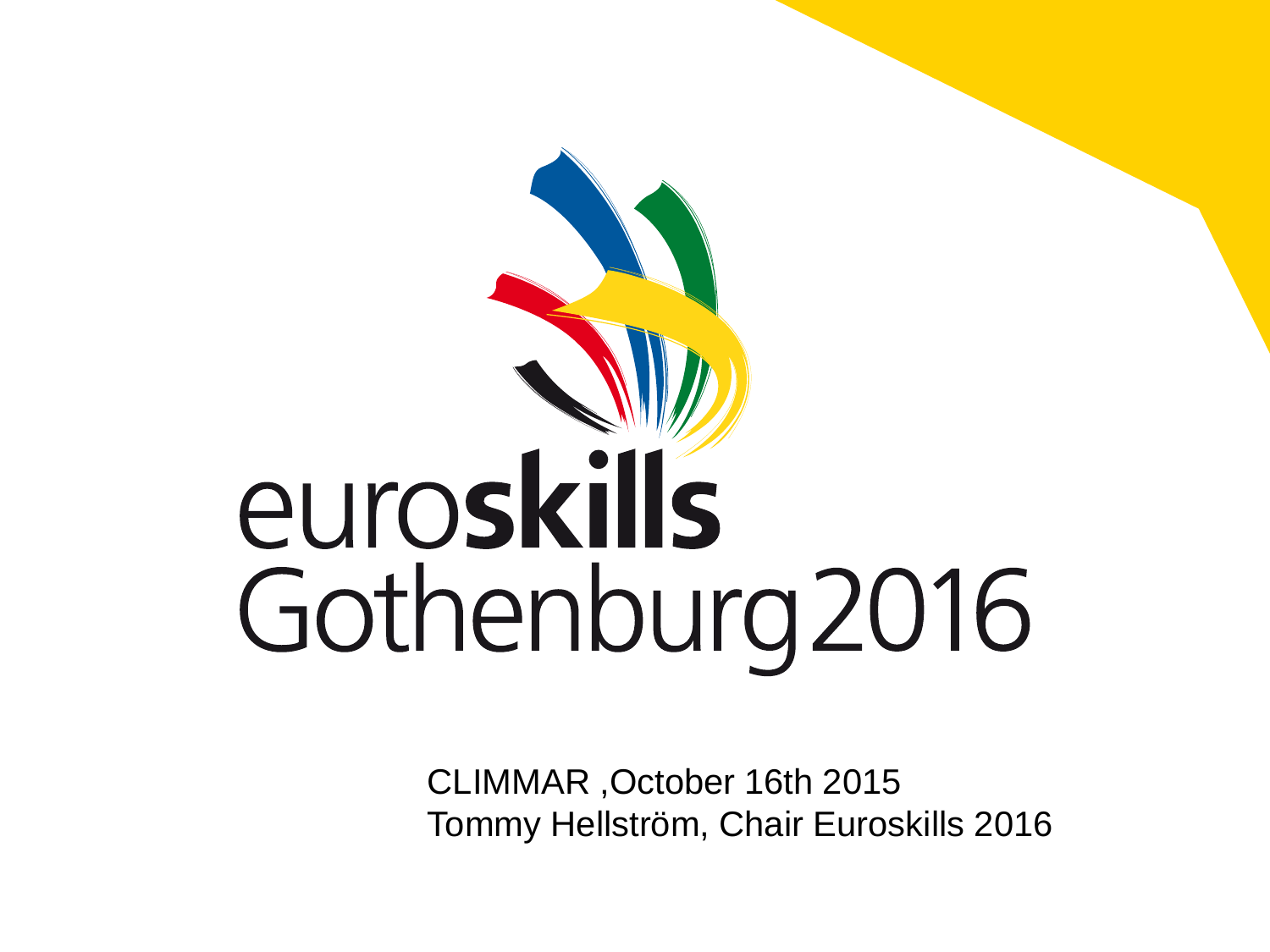## **DAYS & DATES**

- November 29 Arrival Day Competitors
- 
- 
- 
- 
- 
- November 30 Opening Ceremony
- December 1-3 Competition Days
- December 4 Closing Ceremony
- December 5 Departure Day Competitors

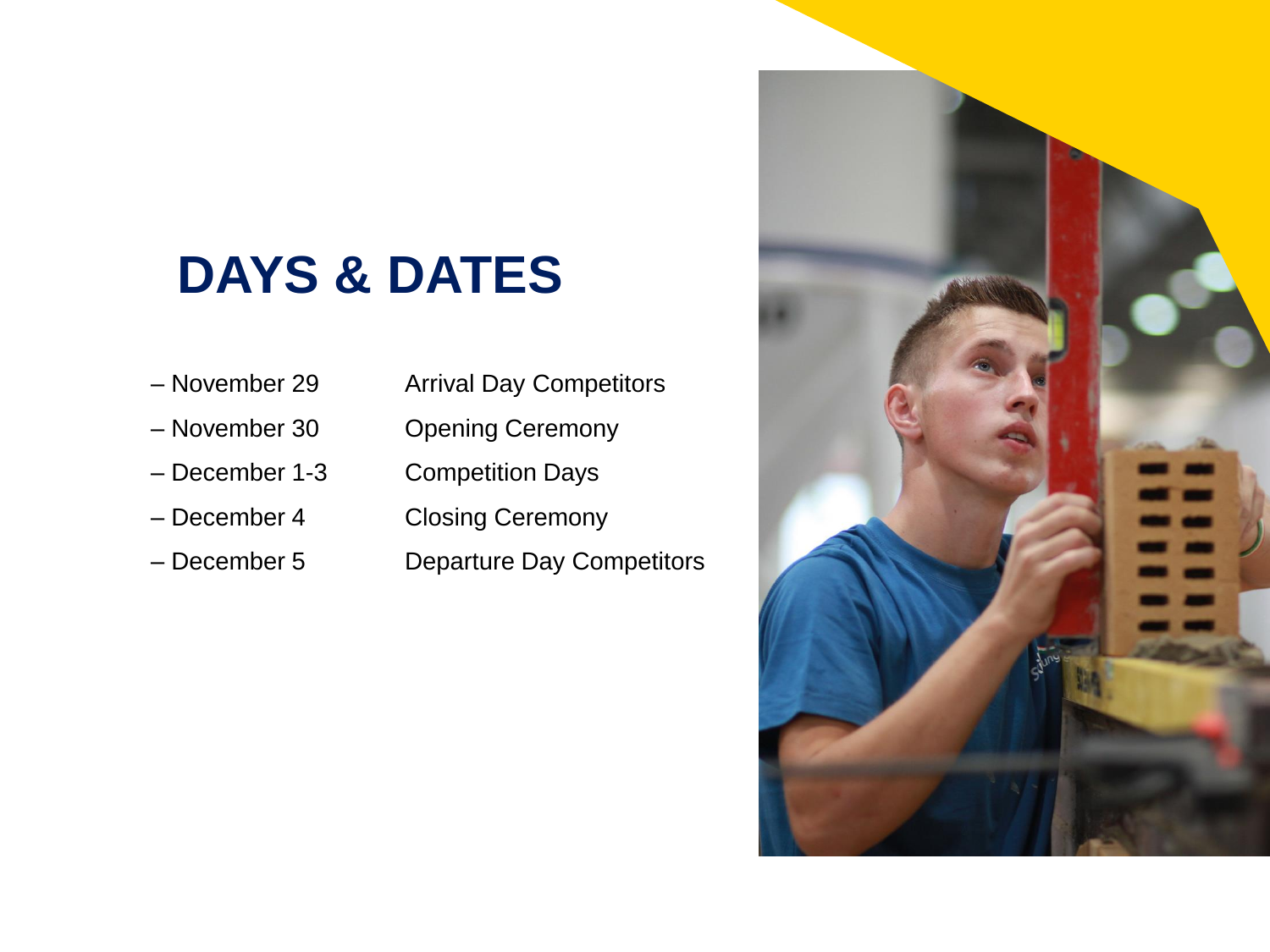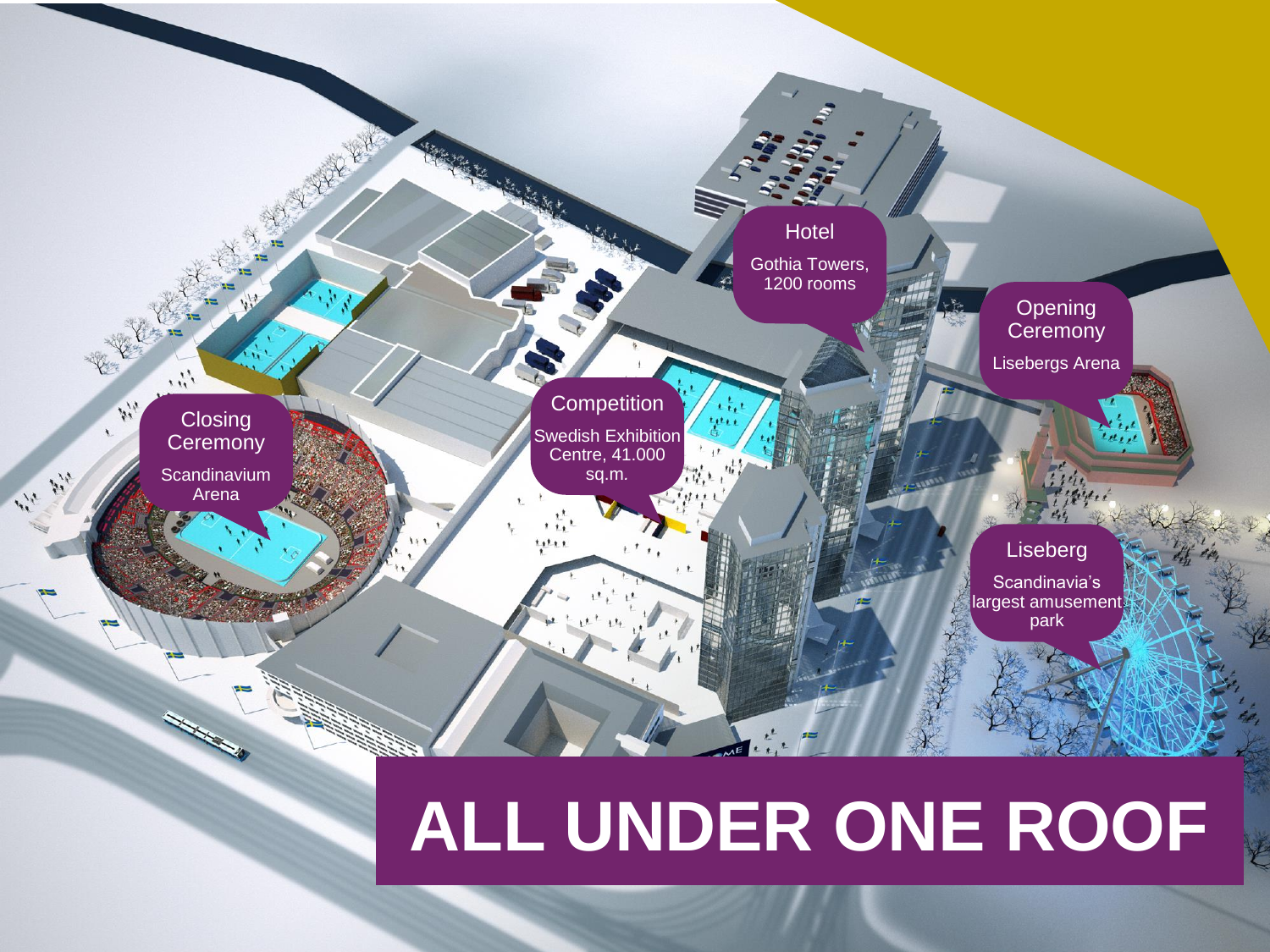## **OUR OVERALL AIM AND LEGACY**

- Increase knowledge and communicate the possibilities vocational education offers for a future career
- Improve status and attraction for vocational training
- Competence enhancement and inspiration for school personnel and career coaches
- Role model for sustainable vocational competitions
- Development of EuroSkills and overlap to Budapest

*"EuroSkills 2016 will be a springboard towards higher quality, stronger attractiveness and better status*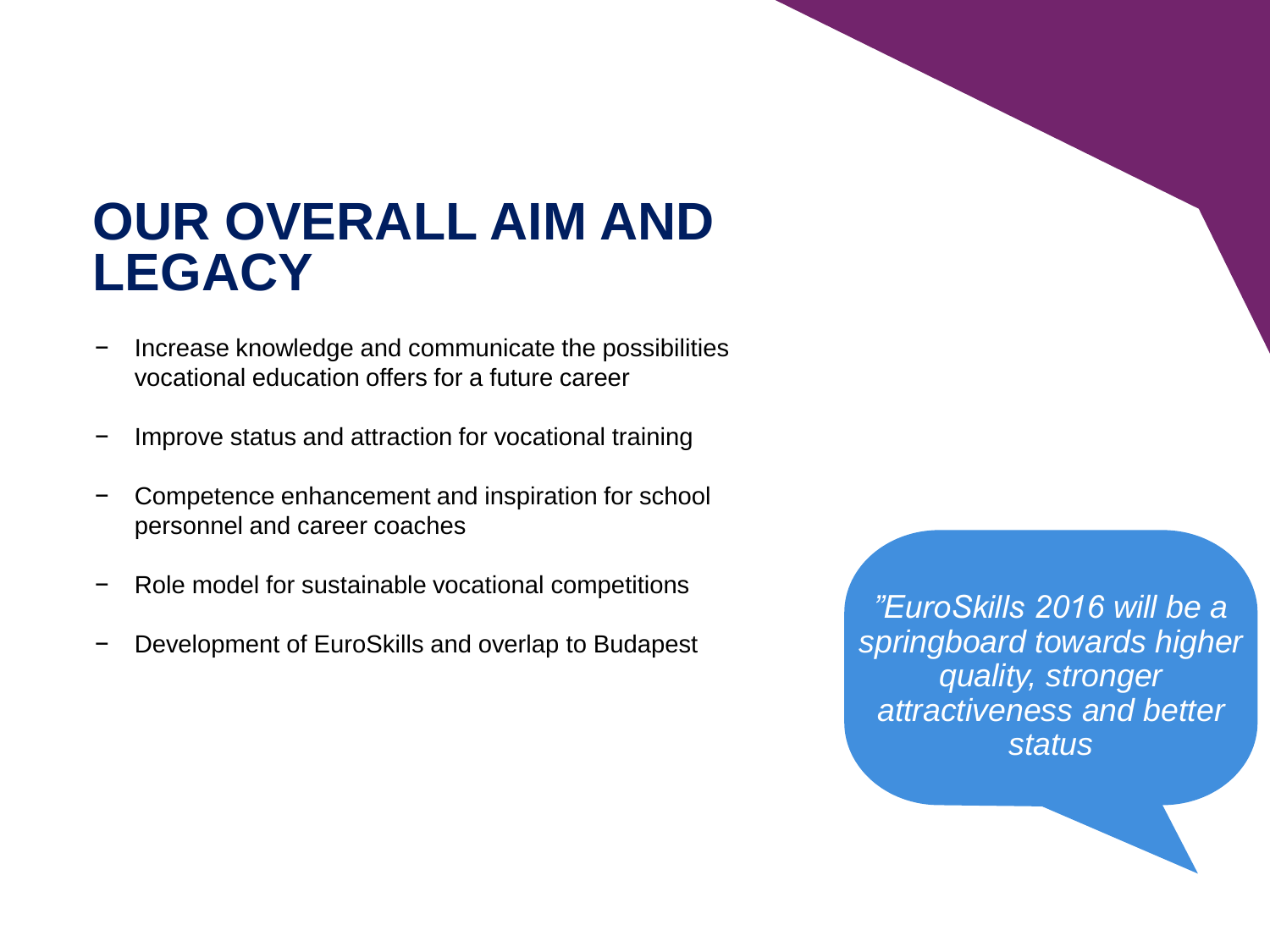## **OUR KEYWORDS**

#### **SUSTAINABILITY**

Show the way for sustainable skills competitions.

#### **INTERACTIVITY**

Appeal all senses.

#### **MODERN TECHNOLOGY**

Enhance involvement and understanding.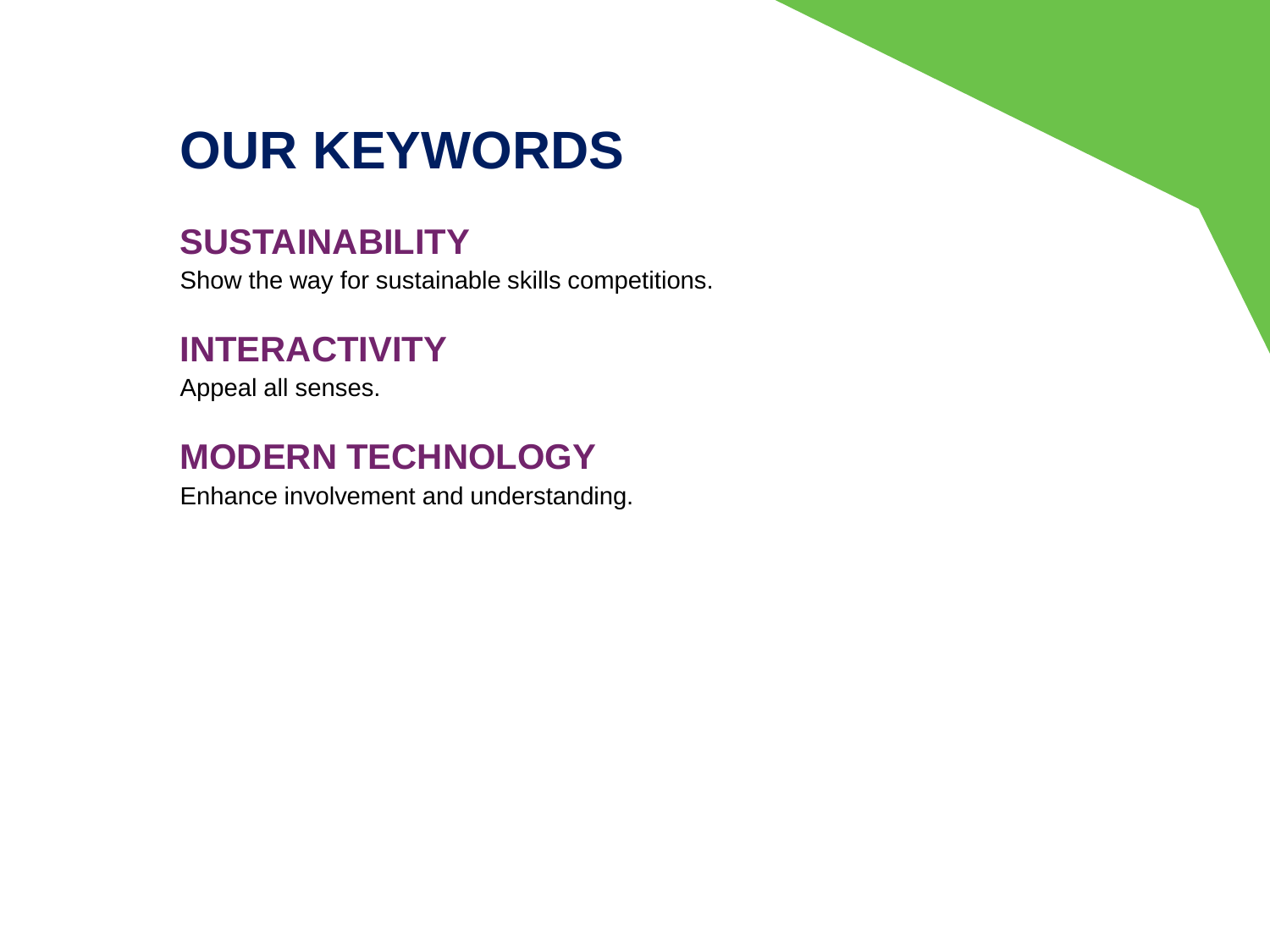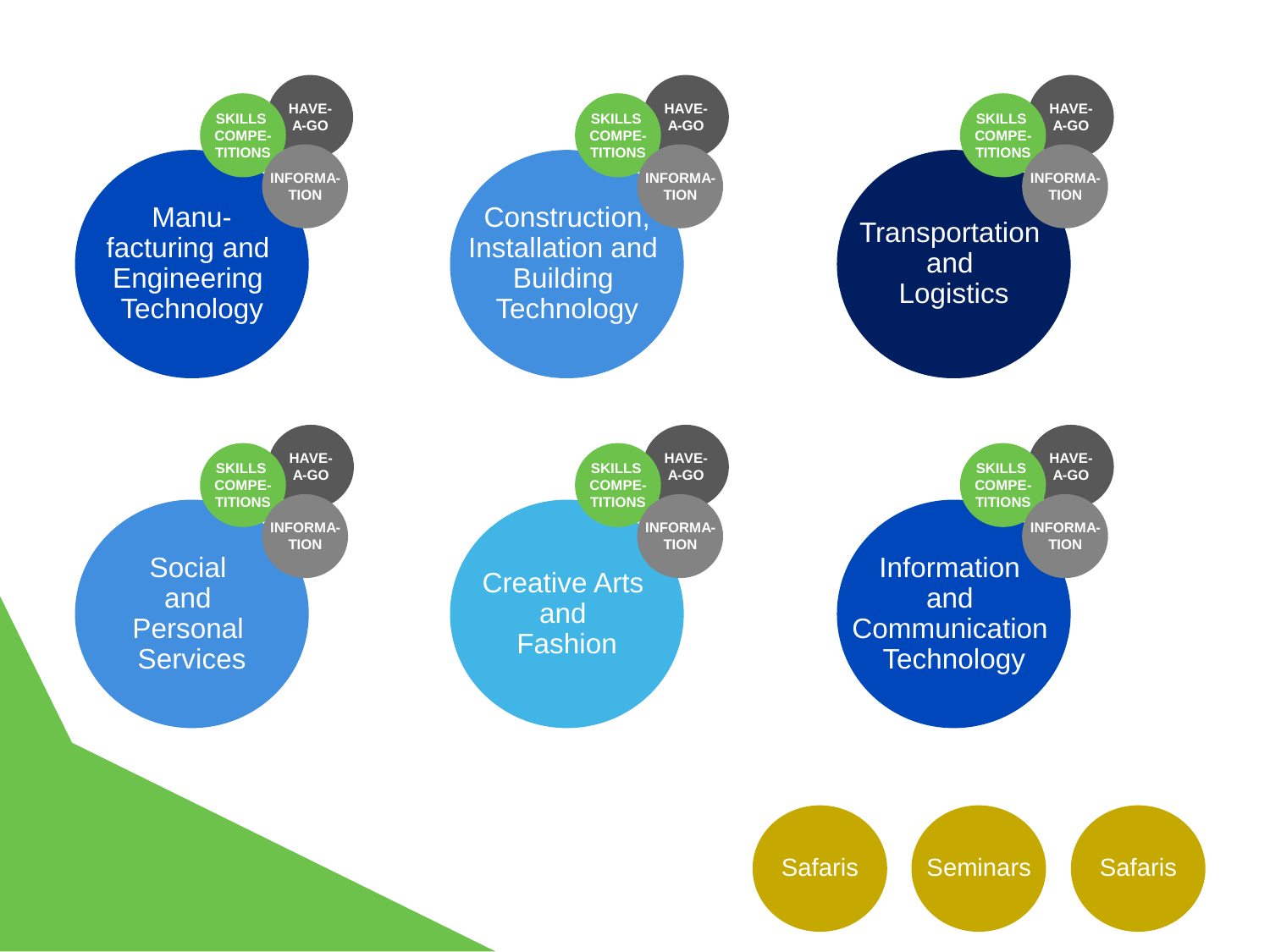## **MAIN STRATEGIES**

- − Use the "all under one roof"-concept to create the absolut best conditions. A visitor friendly event and experience.
- − Highest quality possible in competitions in partnership with leading sponsors.
- − Visual materials to raise curiosity among visitors and make them see the possibilities with a VET platform for the future
- − Involve school staff and students before and during the event in try-a-skill activities in each sector. Create an event for young people by young people
- − Offer good opportunities for stakeholders to exchange experiences and make contacts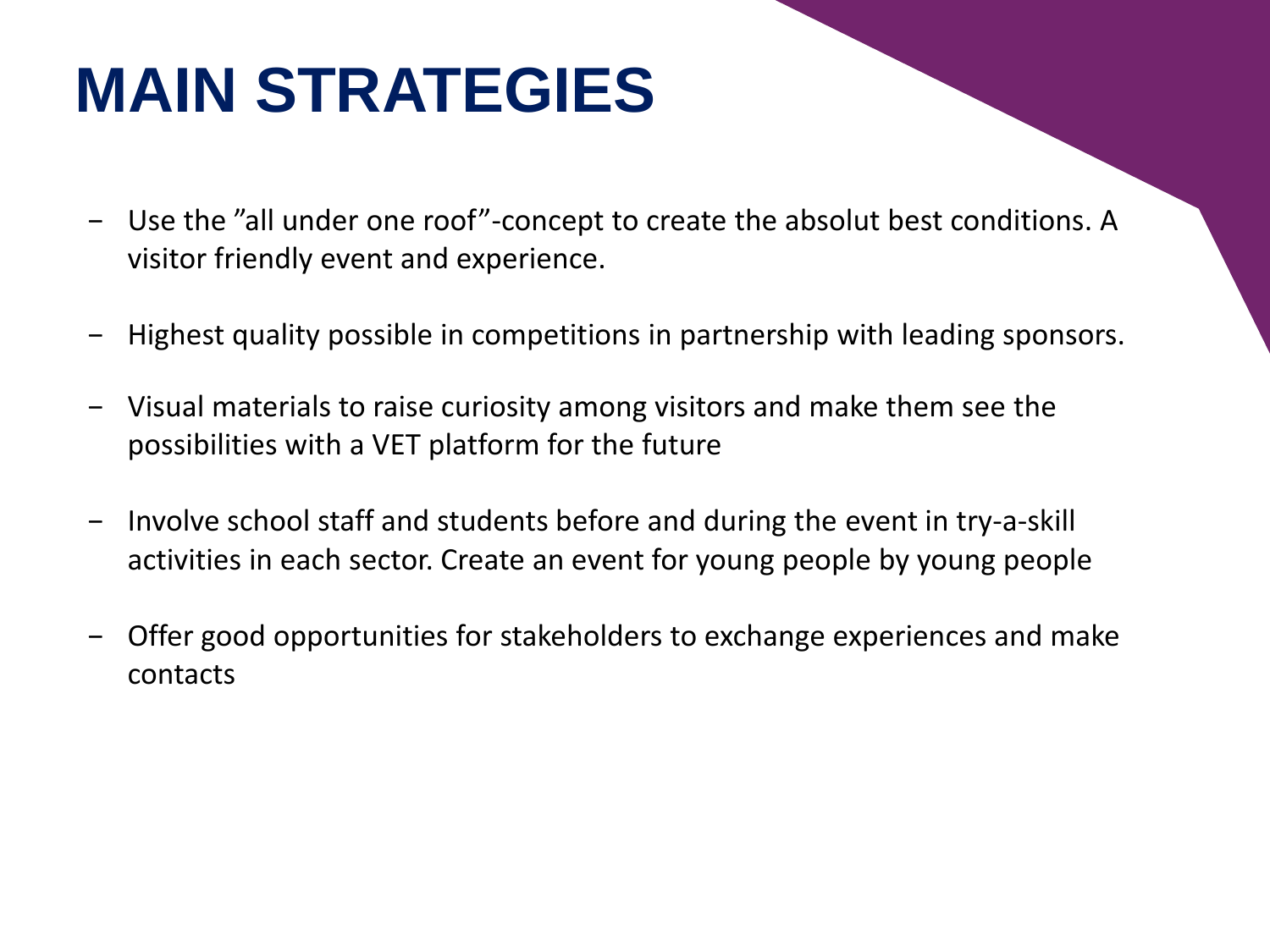## **SIDE EVENTS**

### **INTERNATIONAL LEADER'S FORUM**

- FRIDAY DECEMBER 2ND

#### **SEMINARS**

- BOTH NATIONAL AND INTERNATIONAL

#### **"SAFARIS"**

- 2-3 HOUR STUDY VISITS TO COMPANIES, SCHOOLS AND OTHER INTERESTING SPOTS

#### **"SPOTLIGHTS"**

- ON-SITE 15 MINS PRESENTATION ON EXISTING TOPICS (OPPORTUNITY FOR PARTNERS)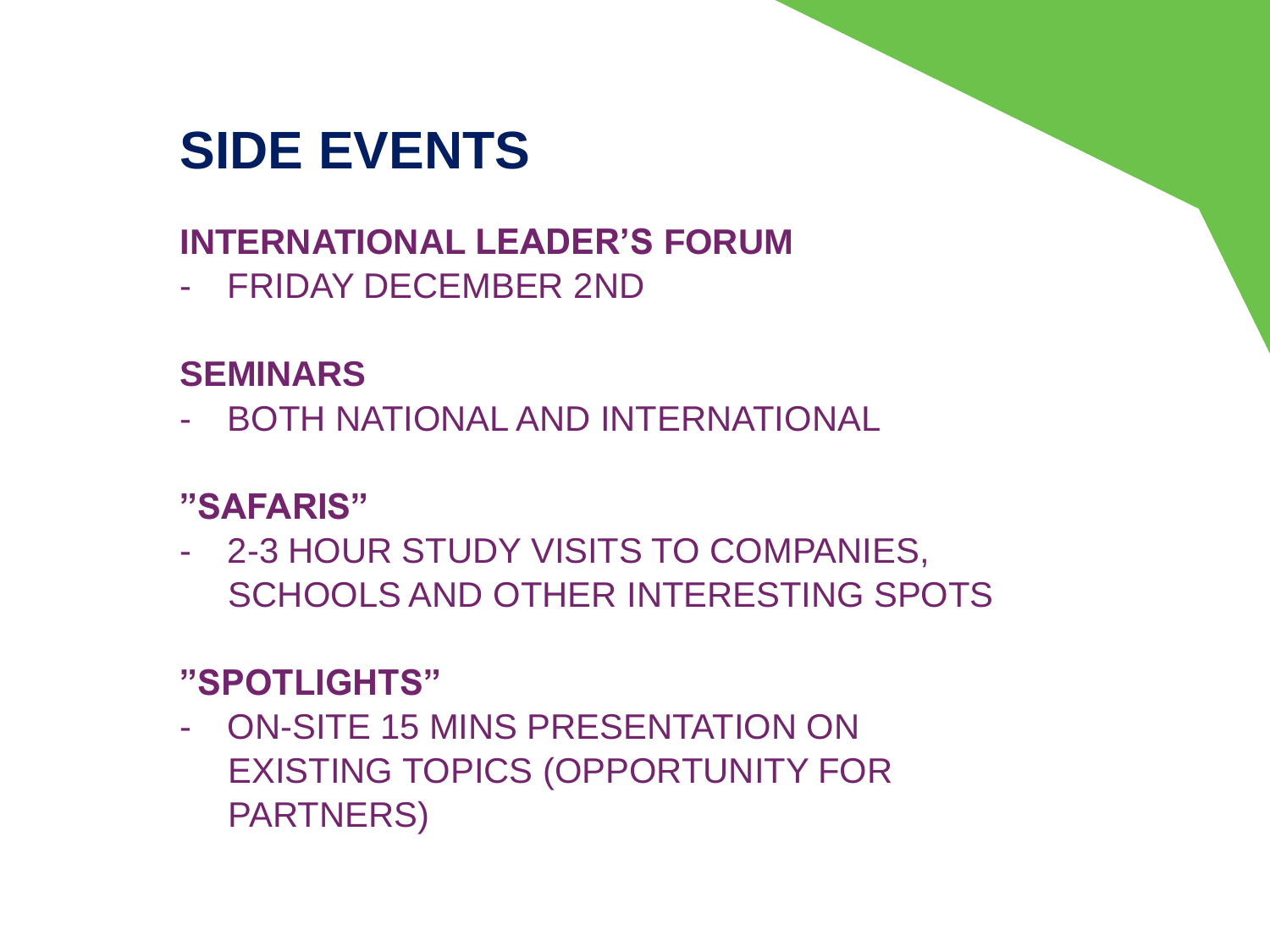## **WWW.EUROSKILLS.SE**